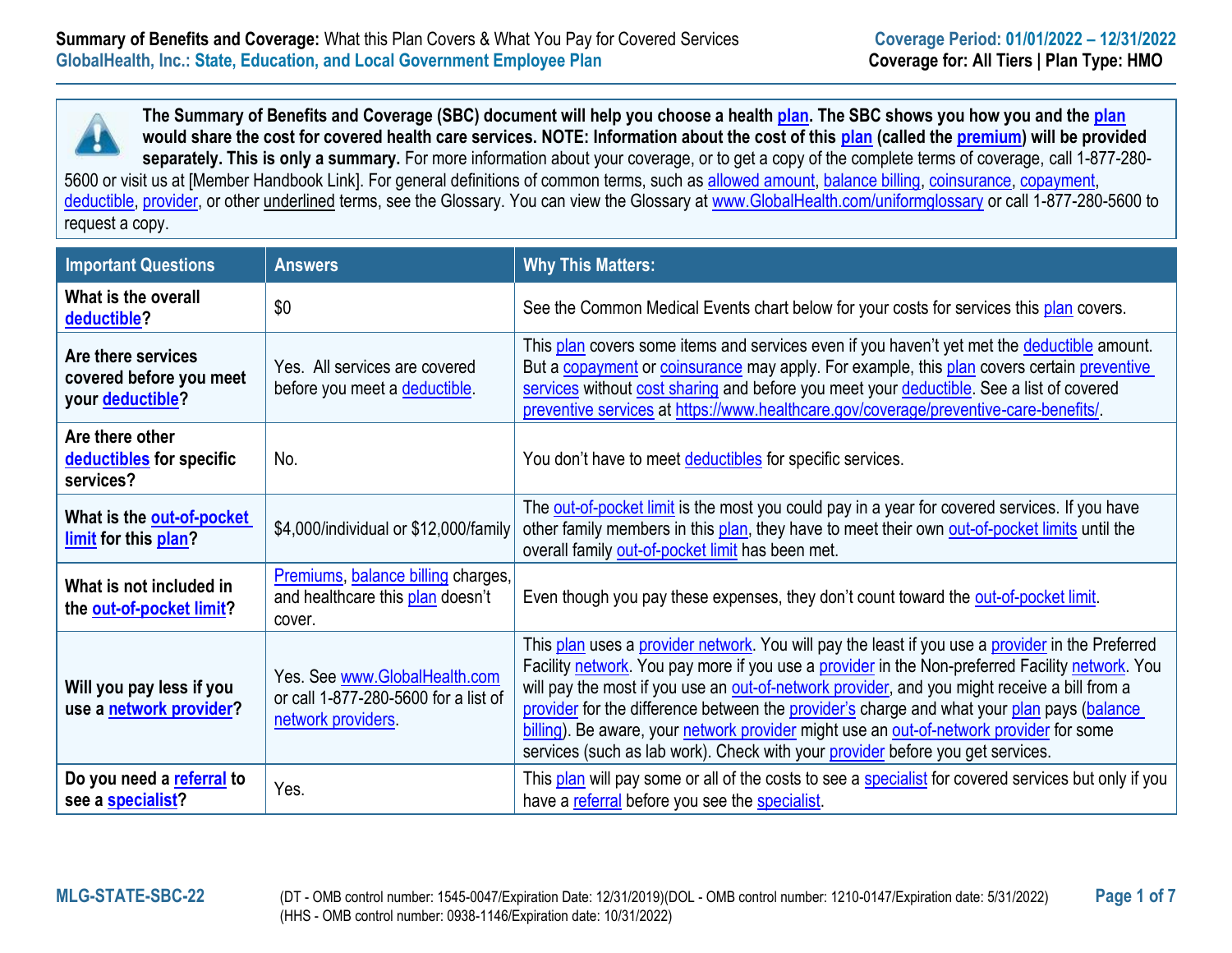All **[copayment](https://www.healthcare.gov/sbc-glossary/#copayment)** and **[coinsurance](https://www.healthcare.gov/sbc-glossary/#coinsurance)** costs shown in this chart are after your **[deductible](https://www.healthcare.gov/sbc-glossary/#deductible)** has been met, if a **[deductible](https://www.healthcare.gov/sbc-glossary/#deductible)** applies.  $\blacktriangle$ 

|                                                                                                           |                                                     | <b>What You Will Pay</b>                                                                                                                                                                    |                                                           | <b>Limitations, Exceptions, &amp; Other</b>                                                                                                                                                                                          |  |
|-----------------------------------------------------------------------------------------------------------|-----------------------------------------------------|---------------------------------------------------------------------------------------------------------------------------------------------------------------------------------------------|-----------------------------------------------------------|--------------------------------------------------------------------------------------------------------------------------------------------------------------------------------------------------------------------------------------|--|
| <b>Common Medical Event</b>                                                                               | <b>Services You May Need</b>                        | <b>Network Provider</b><br>(You will pay the least)                                                                                                                                         | <b>Out-of-Network Provider</b><br>(You will pay the most) | <b>Important Information</b>                                                                                                                                                                                                         |  |
| If you visit a health care<br>provider's office or<br>clinic                                              | Primary care visit to treat an<br>injury or illness | No charge.                                                                                                                                                                                  | Not covered                                               | None.                                                                                                                                                                                                                                |  |
|                                                                                                           | <b>Specialist</b> visit                             | \$50 copayment/visit.<br>Chiropractic care: \$25<br>copayment/visit.<br>Foot care: \$20<br>copayment/visit.                                                                                 | Not covered                                               | Except for obstetrician/gynecologist and<br>chiropractic care, referral and<br>preauthorization required. Otherwise, you<br>will have to pay the entire cost of the<br>services. Chiropractic care: 15 visit limit per<br>plan year. |  |
|                                                                                                           | Preventive care/screening/<br>immunization          | No charge.                                                                                                                                                                                  | Not covered                                               | *See Preventive Care Benefits Section. You<br>may have to pay for services that aren't<br>preventive. Ask your provider if the services<br>needed are preventive. Then check what<br>your plan will pay for.                         |  |
| If you have a test                                                                                        | Diagnostic test (x-ray, blood<br>work)              | \$10 copayment/visit.                                                                                                                                                                       | Not covered                                               | None.                                                                                                                                                                                                                                |  |
|                                                                                                           | Imaging (CT/PET scans,<br>MRI <sub>s</sub> )        | PCP (primary care<br>physician) visit: No<br>charge.<br>Specialist visit: No<br>charge.<br>Preferred facility: \$250<br>copayment/scan.<br>Non-preferred facility:<br>\$750 copayment/scan. | Not covered                                               | Referral and preauthorization required.<br>Otherwise, you will have to pay the entire<br>cost of the services. Included in specialist<br>visit copayment                                                                             |  |
| If you need drugs to<br>treat your illness or<br>condition<br>More information about<br>prescription drug | Generic drugs (Tier 1)                              | 30-day supply - \$20<br>copayment/prescription,<br>preferred generic.<br>90-day supply - \$40<br>copayment/prescription,<br>preferred generic.                                              | Not covered                                               | A 30-day supply is through retail. A 90-day<br>supply may be through retail or mail order.                                                                                                                                           |  |
| coverage is available at<br>www.GlobalHealth.com                                                          | Preferred brand drugs (Tier 2)                      | 30-day supply - \$65<br>copayment/prescription.<br>90-day supply - \$130                                                                                                                    | Not covered                                               | Preauthorization and some restrictions may<br>apply. *See Prescription Drug Benefits<br>section. Otherwise, you will have to pay the                                                                                                 |  |

\* For more information about limitations and exceptions, see the [plan](https://www.healthcare.gov/sbc-glossary/#plan) or policy document at [www.GlobalHealth.com.](http://www.globalhealth.com/) **Page 2 of 7**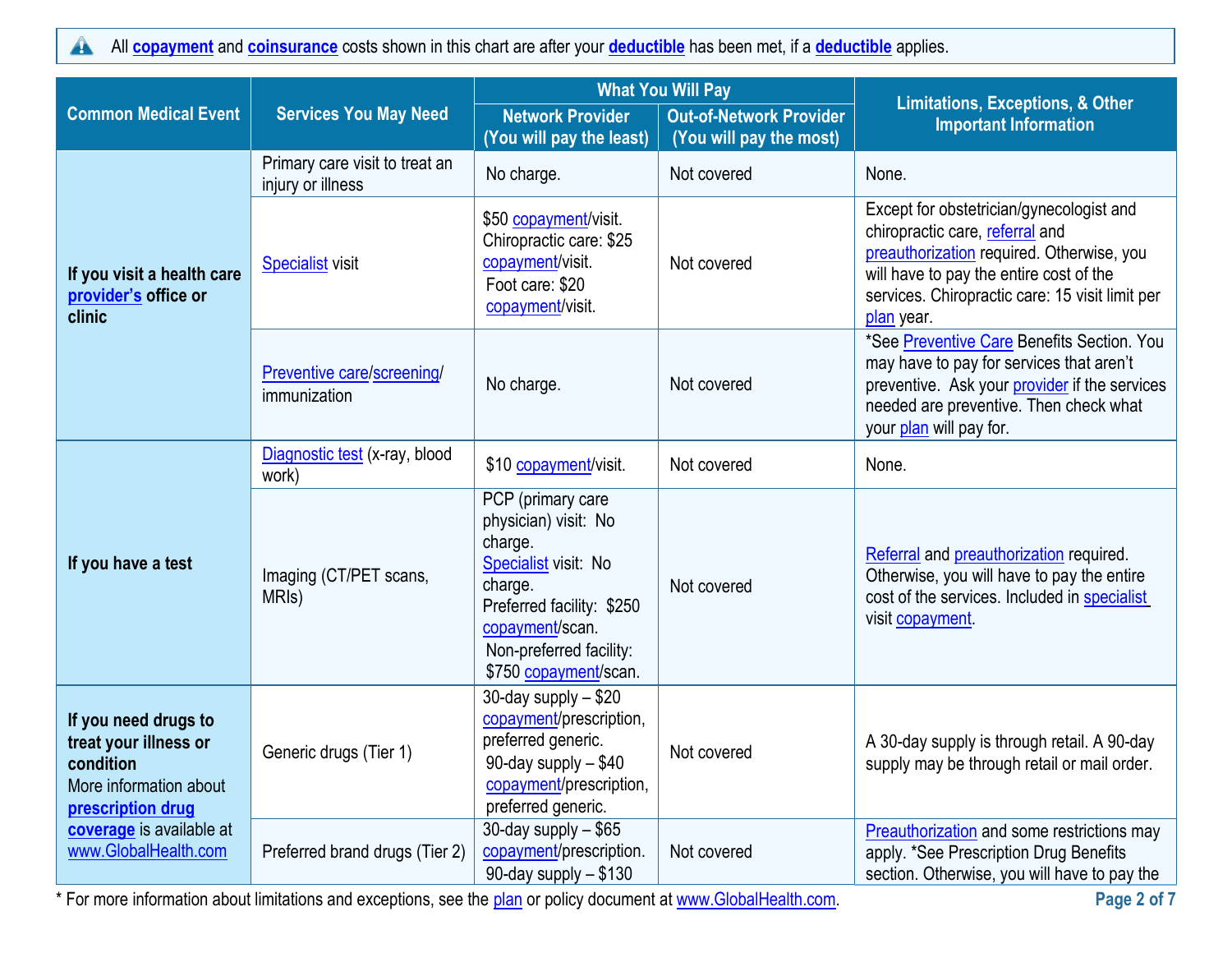|                                            |                                                   | <b>What You Will Pay</b>                                                                                                                                                                                                                                     |                                | <b>Limitations, Exceptions, &amp; Other</b>                                                                                                                        |  |
|--------------------------------------------|---------------------------------------------------|--------------------------------------------------------------------------------------------------------------------------------------------------------------------------------------------------------------------------------------------------------------|--------------------------------|--------------------------------------------------------------------------------------------------------------------------------------------------------------------|--|
| <b>Common Medical Event</b>                | <b>Services You May Need</b>                      | <b>Network Provider</b>                                                                                                                                                                                                                                      | <b>Out-of-Network Provider</b> | <b>Important Information</b>                                                                                                                                       |  |
|                                            |                                                   | (You will pay the least)                                                                                                                                                                                                                                     | (You will pay the most)        |                                                                                                                                                                    |  |
|                                            |                                                   | copayment/prescription.                                                                                                                                                                                                                                      |                                | entire cost of the services. A 30-day supply<br>is through retail. A 90-day supply may be                                                                          |  |
|                                            | Non-preferred brand drugs<br>(Tier 3)             | 30-day supply $-$ \$90<br>copayment/prescription.<br>90-day supply - \$180<br>copayment/prescription.<br>Diabetic insulin:<br>30-day supply -<br>Maximum of \$30<br>copayment/prescription.<br>90-day supply -<br>Maximum of \$90<br>copayment/prescription. | Not covered                    | through retail or mail order. Specialty drugs<br>are only available in 30-day supplies.                                                                            |  |
|                                            | Specialty drugs (Tier 4)                          | Preferred specialty -<br>\$200<br>copayment/prescription<br>Non-preferred specialty<br>$-$ \$400<br>copayment/prescription.<br>Chemotherapy drug<br>copayment is a<br>maximum of \$100<br>copayment/prescription.                                            | Not covered                    |                                                                                                                                                                    |  |
| If you have outpatient<br>surgery          | Facility fee (e.g., ambulatory<br>surgery center) | Preferred facility: \$300<br>copayment/visit.<br>Non-preferred facility:<br>\$800 copayment/visit.                                                                                                                                                           | Not covered                    | Referral and preauthorization required.<br>Otherwise, you will have to pay the entire<br>cost of the services. Physician/surgeon fees<br>included in facility fee. |  |
|                                            | Physician/surgeon fees                            | No charge.                                                                                                                                                                                                                                                   | Not covered                    |                                                                                                                                                                    |  |
|                                            | <b>Emergency room care</b>                        | \$400 copayment/visit.                                                                                                                                                                                                                                       | \$400 copayment/visit.         | Limited to services within the United States.                                                                                                                      |  |
| If you need immediate<br>medical attention | <b>Emergency medical</b>                          | \$100                                                                                                                                                                                                                                                        | \$100 copayment/               | Emergency room <b>copayment</b> waived if                                                                                                                          |  |
|                                            | transportation                                    | copayment/occurrence.                                                                                                                                                                                                                                        | occurrence.                    | admitted to the hospital.                                                                                                                                          |  |
|                                            | <b>Urgent care</b>                                | \$25 copayment/visit.                                                                                                                                                                                                                                        | \$25 copayment/visit.          |                                                                                                                                                                    |  |
| If you have a hospital<br>stay             | Facility fee (e.g., hospital<br>room)             | \$300/day up to \$900<br>copayment/stay.                                                                                                                                                                                                                     | Not covered                    | Referral and preauthorization required,<br>except for emergency care or childbirth.                                                                                |  |

\* For more information about limitations and exceptions, see the [plan](https://www.healthcare.gov/sbc-glossary/#plan) or policy document at [www.GlobalHealth.com.](http://www.globalhealth.com/) **Page 3 of 7**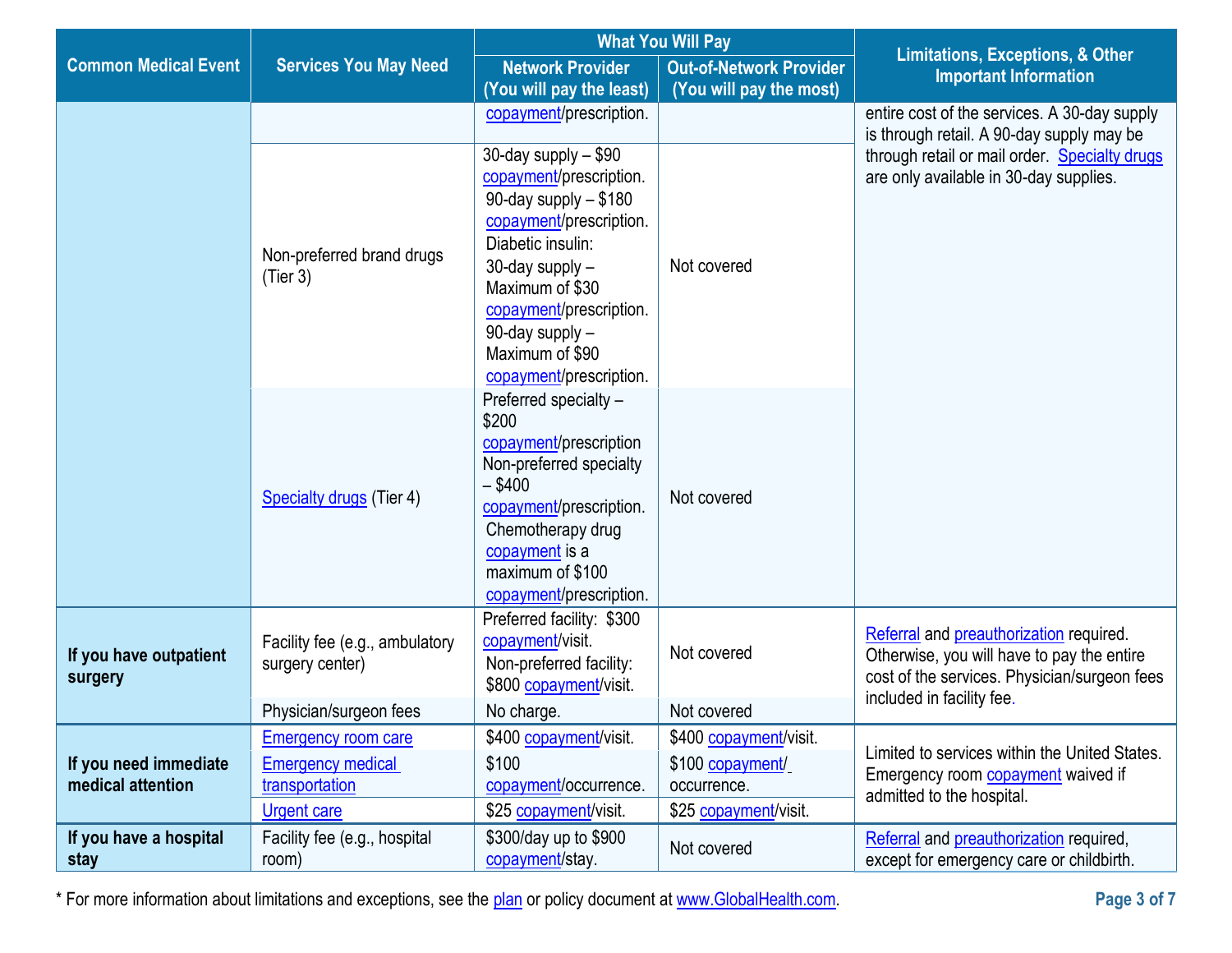|                                                                         |                                              | <b>What You Will Pay</b>                                                                                                            |                                                           |                                                                                                                                                                                                                                                                                                                                                                         |
|-------------------------------------------------------------------------|----------------------------------------------|-------------------------------------------------------------------------------------------------------------------------------------|-----------------------------------------------------------|-------------------------------------------------------------------------------------------------------------------------------------------------------------------------------------------------------------------------------------------------------------------------------------------------------------------------------------------------------------------------|
| <b>Common Medical Event</b>                                             | <b>Services You May Need</b>                 | <b>Network Provider</b><br>(You will pay the least)                                                                                 | <b>Out-of-Network Provider</b><br>(You will pay the most) | <b>Limitations, Exceptions, &amp; Other</b><br><b>Important Information</b>                                                                                                                                                                                                                                                                                             |
|                                                                         | Physician/surgeon fees                       | No charge.                                                                                                                          | Not covered                                               | Otherwise, you will have to pay the entire<br>cost of the services. Physician/surgeon fees<br>included in facility fee.                                                                                                                                                                                                                                                 |
| If you need mental<br>health, behavioral                                | <b>Outpatient services</b>                   | Office visit: No charge.<br>Intensive outpatient<br>program: No charge.<br>Partial hospitalization<br>program: No charge.           | Not covered                                               | *See Behavioral Health Benefits Section.<br>Other than office visits, referral and<br>preauthorization required. Otherwise, you<br>will have to pay the entire cost of the<br>services.                                                                                                                                                                                 |
| health, or substance<br>abuse services                                  | Inpatient services                           | <b>Residential treatment</b><br>center: \$300/day up to<br>\$900 copayment/stay.<br>Acute: \$300/day up to<br>\$900 copayment/stay. | Not covered                                               |                                                                                                                                                                                                                                                                                                                                                                         |
|                                                                         | Office visits                                | No charge / prenatal or<br>postnatal care.                                                                                          | Not covered                                               | Cost sharing does not apply for preventive<br>services. Childbirth/delivery professional<br>services included in facility services.<br>Maternity care may include tests and<br>services described elsewhere in the SBC<br>(i.e., ultrasound).                                                                                                                           |
| If you are pregnant                                                     | Childbirth/delivery<br>professional services | No charge.                                                                                                                          | Not covered                                               |                                                                                                                                                                                                                                                                                                                                                                         |
|                                                                         | Childbirth/delivery facility<br>services     | \$500 copayment/stay.                                                                                                               | Not covered                                               |                                                                                                                                                                                                                                                                                                                                                                         |
|                                                                         | Home health care                             | No charge.                                                                                                                          | Not covered                                               | Referral and preauthorization required.<br>Otherwise, you will have to pay the entire<br>cost of the services. 100 visit limit per plan<br>year.                                                                                                                                                                                                                        |
| If you need help<br>recovering or have<br>other special health<br>needs | <b>Rehabilitation services</b>               | Inpatient: No charge.<br>Office visit: \$35<br>copayment/visit.<br>Rehabilitation<br>outpatient facility: \$70<br>copayment/visit.  | Not covered                                               | Includes physical therapy, speech therapy,<br>and occupational therapy. Referral and<br>preauthorization required except for physical<br>therapy evaluation. Otherwise, you will have<br>to pay the entire cost of the services.<br>Outpatient and rehabilitation facilities: 60<br>visit limit per plan year. Inpatient services<br>included in hospital facility fee. |
|                                                                         | <b>Habilitation services</b>                 | Inpatient: No charge.<br>Office visit: \$35<br>copayment/visit.<br>Rehabilitation                                                   | Not covered                                               | *See Medical Benefits section. Referral and<br>preauthorization required except for physical<br>therapy evaluation. Otherwise, you will have<br>to pay the entire cost of the services.                                                                                                                                                                                 |

\* For more information about limitations and exceptions, see the [plan](https://www.healthcare.gov/sbc-glossary/#plan) or policy document at [www.GlobalHealth.com.](http://www.globalhealth.com/) **Page 4 of 7**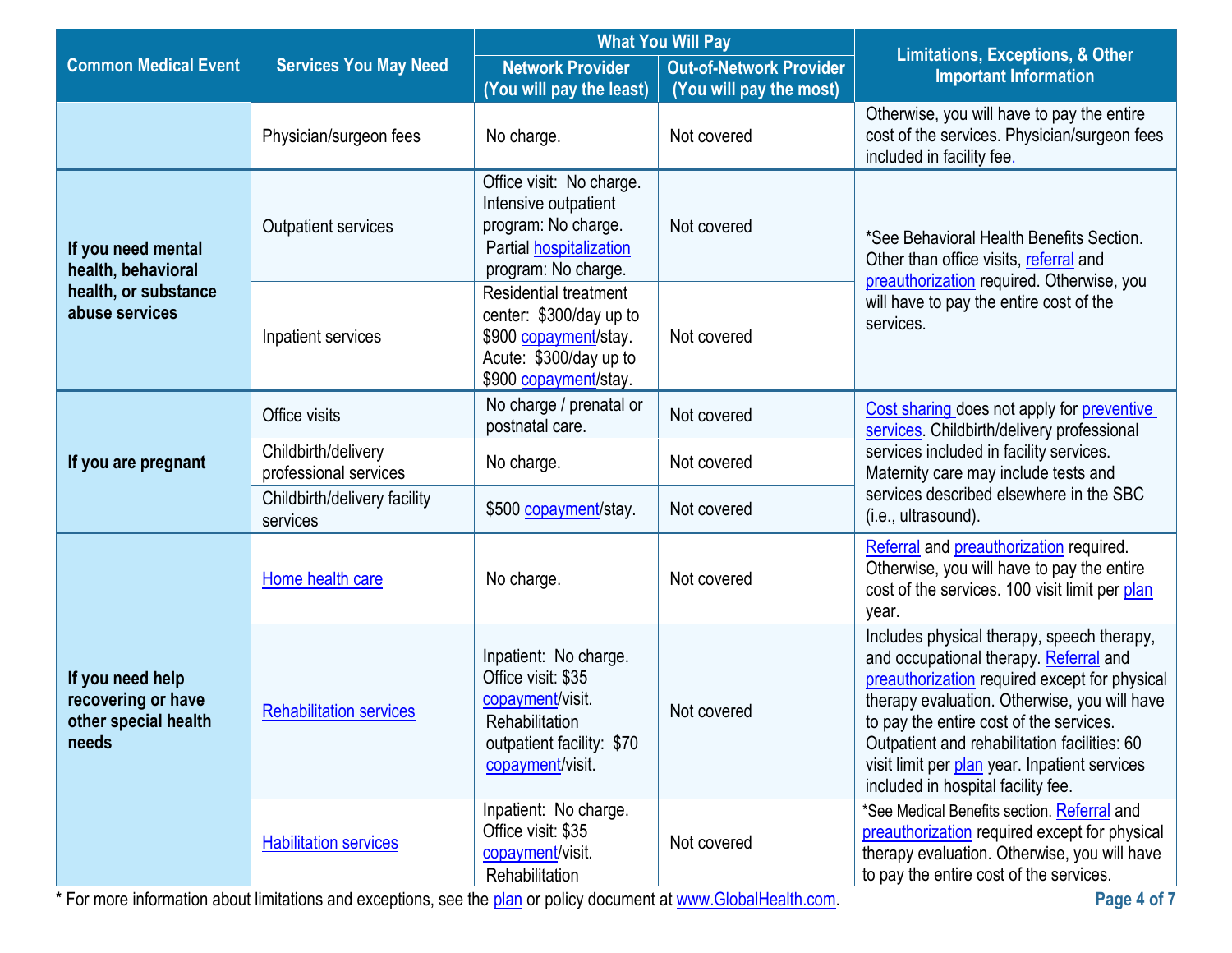|                                           |                              | <b>What You Will Pay</b>                            |                                                           | <b>Limitations, Exceptions, &amp; Other</b>                                                                     |  |
|-------------------------------------------|------------------------------|-----------------------------------------------------|-----------------------------------------------------------|-----------------------------------------------------------------------------------------------------------------|--|
| <b>Common Medical Event</b>               | <b>Services You May Need</b> | <b>Network Provider</b><br>(You will pay the least) | <b>Out-of-Network Provider</b><br>(You will pay the most) | <b>Important Information</b>                                                                                    |  |
|                                           |                              | outpatient facility: \$70<br>copayment/visit.       |                                                           | Inpatient services included in hospital facility<br>fee.                                                        |  |
|                                           | <b>Skilled nursing care</b>  | \$750 copayment/stay.                               | Not covered                                               | *See Medical Benefits section. Referral and                                                                     |  |
|                                           | Durable medical equipment    | 20% coinsurance.                                    | Not covered                                               | preauthorization required. Otherwise, you                                                                       |  |
|                                           | <b>Hospice services</b>      | No charge.                                          | Not covered                                               | will have to pay the entire cost of the<br>services. Skilled nursing: 100-day limit per<br>plan year.           |  |
|                                           | Children's eye exam          | \$50 copayment/visit.                               | Not covered                                               | One exam limit per plan year.                                                                                   |  |
| If your child needs<br>dental or eye care | Children's glasses           | No charge.                                          | Not covered                                               | Limited to one pair of basic frames and<br>lenses or first set of contact lenses following<br>cataract surgery. |  |
|                                           | Children's dental check-up   | Not covered.                                        | Not covered                                               | No coverage.                                                                                                    |  |

#### **Excluded Services & Other Covered Services:**

[medically necessary.](https://www.healthcare.gov/sbc-glossary/#medicallynecessary) See Member Handbook for

limitations.)

| Services Your Plan Generally Does NOT Cover (Check your policy or plan document for more information and a list of any other excluded services.)                                                                                                                                                                                                                                                                                                |                                                                                        |                                                                                                                                                                                                                                                                                                                                                                           |  |  |
|-------------------------------------------------------------------------------------------------------------------------------------------------------------------------------------------------------------------------------------------------------------------------------------------------------------------------------------------------------------------------------------------------------------------------------------------------|----------------------------------------------------------------------------------------|---------------------------------------------------------------------------------------------------------------------------------------------------------------------------------------------------------------------------------------------------------------------------------------------------------------------------------------------------------------------------|--|--|
| Acupuncture<br>Dental care (Adult)                                                                                                                                                                                                                                                                                                                                                                                                              | Dental care (Children's dental check-up)<br>Long-term care                             | Non-emergency care when traveling outside the<br>U.S.<br>Private-duty nursing                                                                                                                                                                                                                                                                                             |  |  |
| Other Covered Services (Limitations may apply to these services. This isn't a complete list. Please see your plan document.)                                                                                                                                                                                                                                                                                                                    |                                                                                        |                                                                                                                                                                                                                                                                                                                                                                           |  |  |
| <b>Bariatric surgery</b><br>Chiropractic care<br>Cosmetic surgery (Repair of conditions resulting<br>from accidental injury or congenital defects, when<br>$\sim$ 10 $\sim$ 10 $\sim$ 10 $\sim$ 11 $\sim$ 11 $\sim$ 11 $\sim$ 11 $\sim$ 11 $\sim$ 11 $\sim$ 11 $\sim$ 11 $\sim$ 11 $\sim$ 11 $\sim$ 11 $\sim$ 11 $\sim$ 11 $\sim$ 11 $\sim$ 11 $\sim$ 11 $\sim$ 11 $\sim$ 11 $\sim$ 11 $\sim$ 11 $\sim$ 11 $\sim$ 11 $\sim$ 11 $\sim$ 11 $\sim$ | Hearing aids (Limited to one aid per ear every 48<br>months.)<br>Infertility treatment | Routine eye care (Adult)<br>Routine foot care (Covered for diabetics only.)<br>Weight loss programs (Covered only if provided by<br>$\blacksquare$ . The set of the set of the set of the set of the set of the set of the set of the set of the set of the set of the set of the set of the set of the set of the set of the set of the set of the set of the set of the |  |  |

Your Rights to Continue Coverage: There are agencies that can help if you want to continue your coverage after it ends. The contact information for those agencies is: The U.S. Department of Labor, Employees Benefits Security Administration at 1-866-444-3272 or [www.dol.gov/ebsa/healthreform,](http://www.dol.gov/ebsa/healthreform) or the U.S. Department of Health and Human Services, Center for Consumer Information and Insurance Oversight at 1-877-267-2323 x61565 or [www.cciio.cms.gov](file://///mercury/GlobalHealth/Commercial%20Plans%20-%20New%20GHI/SBC) or you may contact GlobalHealth at 1-877-280-5600 or [www.GlobalHealth.com.](http://www.globalhealth.com/) Other coverage options may be available to you, too, including buying individual insurance coverage through the [Health Insurance](https://www.healthcare.gov/sbc-glossary/#health-insurance) [Marketplace.](https://www.healthcare.gov/sbc-glossary/#marketplace) For more information about the [Marketplace,](https://www.healthcare.gov/sbc-glossary/#marketplace) visit [www.HealthCare.gov](http://www.healthcare.gov/) or call 1-800-318- 2596.

[network](https://www.healthcare.gov/sbc-glossary/#network) [providers.](https://www.healthcare.gov/sbc-glossary/#providers))

\* For more information about limitations and exceptions, see the [plan](https://www.healthcare.gov/sbc-glossary/#plan) or policy document at [www.GlobalHealth.com.](http://www.globalhealth.com/) **Page 5 of 7** Your Grievance and Appeals Rights: There are agencies that can help if you have a complaint against your [plan](https://www.healthcare.gov/sbc-glossary/#plan) for a denial of a [claim.](https://www.healthcare.gov/sbc-glossary/#claim) This complaint is called a [grievance](https://www.healthcare.gov/sbc-glossary/#grievance) or [appeal.](https://www.healthcare.gov/sbc-glossary/#appeal) For more information about your rights, look at the explanation of benefits you will receive for that medical [claim.](https://www.healthcare.gov/sbc-glossary/#claim) You[r plan](https://www.healthcare.gov/sbc-glossary/#plan) documents also provide complete information on how to submit a [claim,](https://www.healthcare.gov/sbc-glossary/#claim) [appeal,](https://www.healthcare.gov/sbc-glossary/#appeal) or a [grievance](https://www.healthcare.gov/sbc-glossary/#grievance) for any reason to your [plan.](https://www.healthcare.gov/sbc-glossary/#plan) For more information about your rights, this notice, or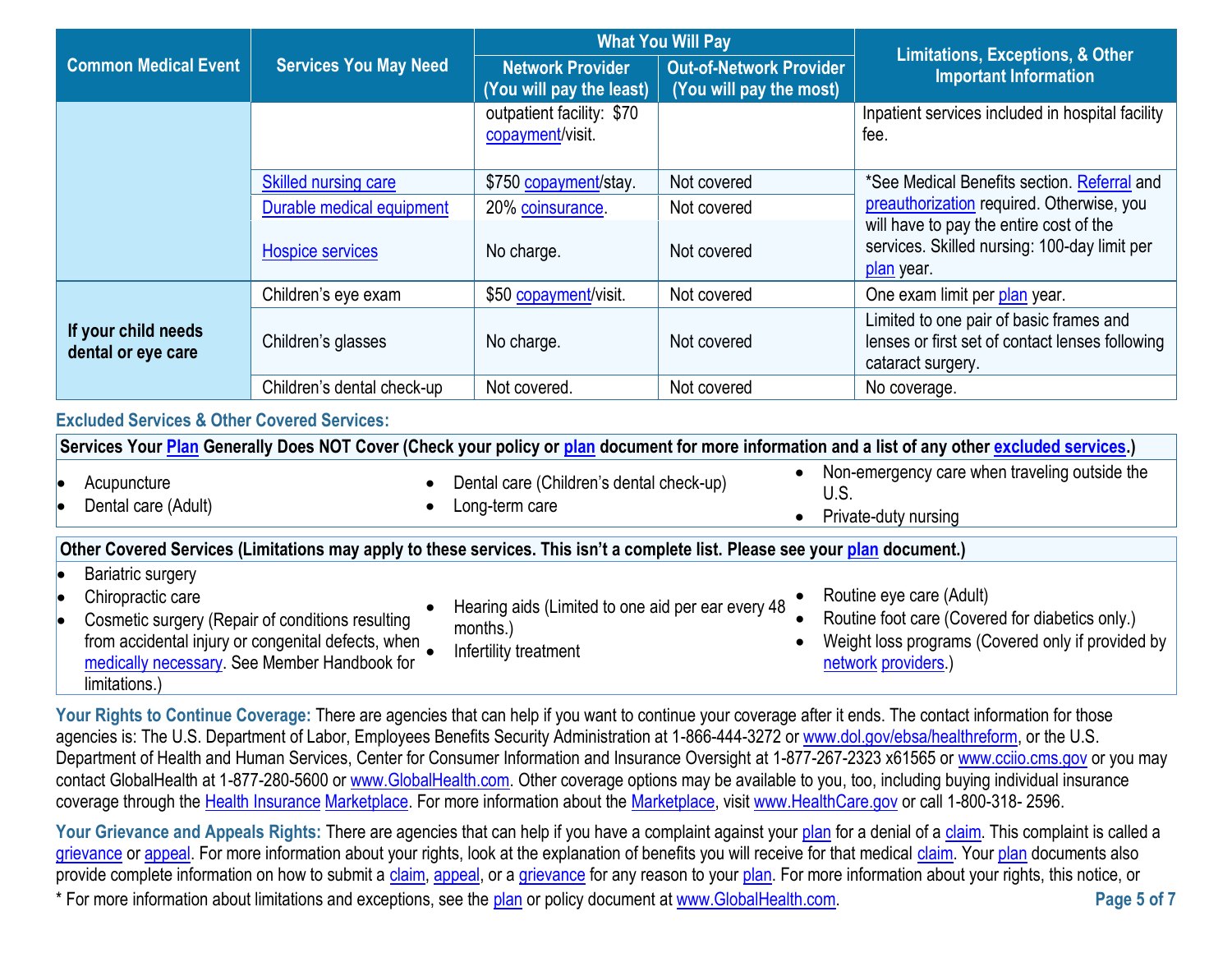assistance, contact: GlobalHealth Customer Care at 1-877-280-5600 or visit [www.GlobalHealth.com,](http://www.globalhealth.com/) the Department of Labor's Employee Benefits Security Administration at 1-866-444-EBSA (3272), or the Oklahoma Insurance Department 1-800-522-0071 or (405) 521-2991 (in-state only) [http://www.ok.gov/oid/Consumers.](http://www.ok.gov/oid/Consumers)

#### **Does this plan provide Minimum Essential Coverage? Yes**

[Minimum Essential Coverage](https://www.healthcare.gov/sbc-glossary/#minimum-essential-coverage) generally includes [plans,](https://www.healthcare.gov/sbc-glossary/#plan) [health insurance](https://www.healthcare.gov/sbc-glossary/#health-insurance) available through the [Marketplace](https://www.healthcare.gov/sbc-glossary/#marketplace) or other individual market policies, Medicare, Medicaid, CHIP, TRICARE, and certain other coverage. If you are eligible for certain types of [Minimum Essential Coverage,](https://www.healthcare.gov/sbc-glossary/#minimum-essential-coverage) you may not be eligible for the [premium tax credit.](https://www.healthcare.gov/sbc-glossary/#premium-tax-credits)

## **Does this plan meet the Minimum Value Standards? Yes**

If your [plan](https://www.healthcare.gov/sbc-glossary/#plan) doesn't meet the [Minimum Value Standards,](https://www.healthcare.gov/sbc-glossary/#minimum-value-standard) you may be eligible for a [premium tax credit](https://www.healthcare.gov/sbc-glossary/#premium-tax-credits) to help you pay for a plan through the [Marketplace.](https://www.healthcare.gov/sbc-glossary/#marketplace)

### **Language Access Services:**

[Spanish (Español): Para obtener asistencia en Español, llame al 1-877-280-5600 (TTY: 711).

*To see examples of how this [plan](https://www.healthcare.gov/sbc-glossary/#plan) might cover costs for a sample medical situation, see the next section.*